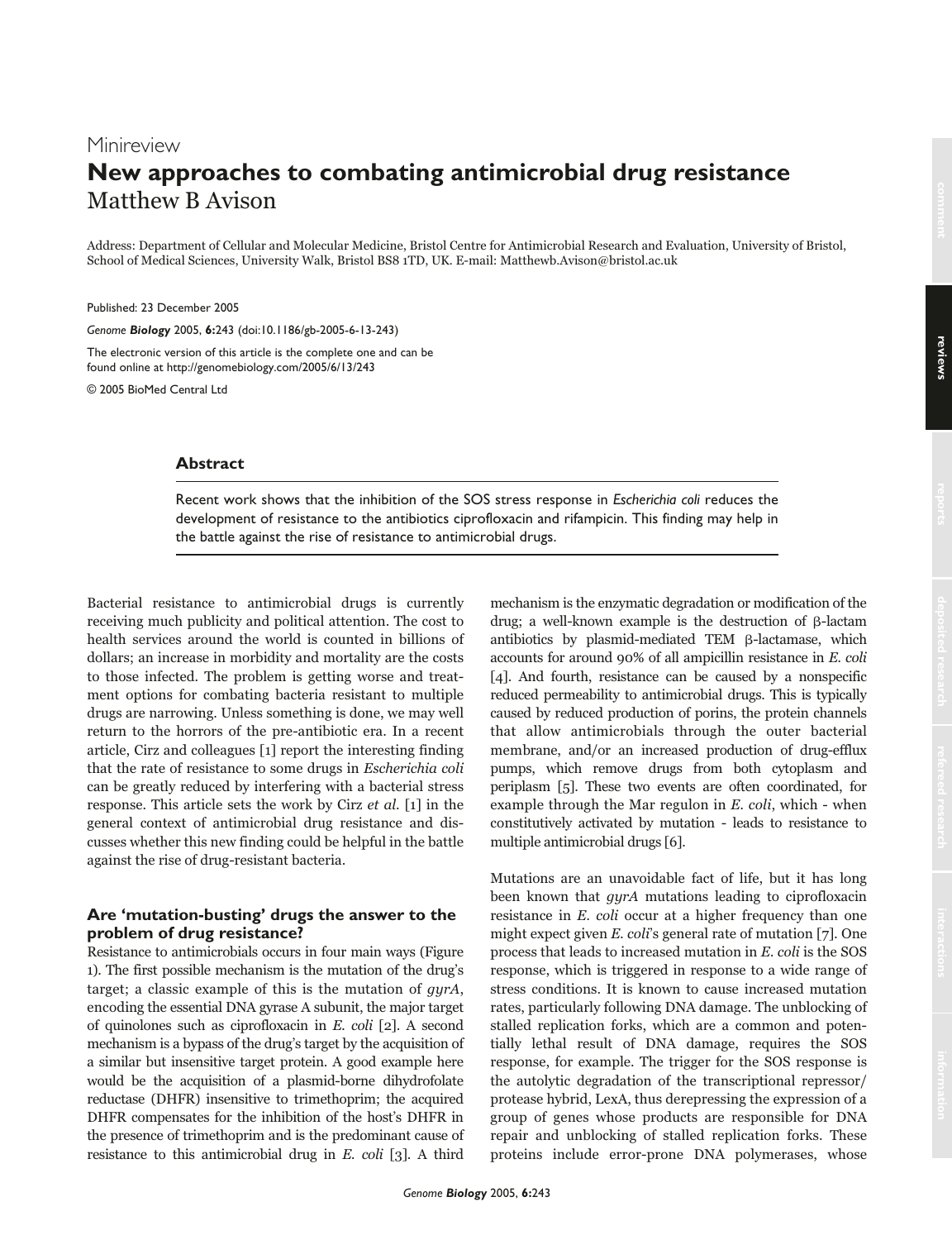

#### **Figure 1**

Antimicrobial drug-resistance mechanisms. A typical Gram-negative bacterial cell envelope is shown, consisting of the outer membrane, the peptidoglycan cell wall, the periplasm, which contains enzymes required to synthesize the cell wall, and the cytoplasmic membrane. **(a)** The entry point and targets of antimicrobial drugs in a non-resistant bacterium. Drugs enter the periplasm through porins in the outer membrane, and some drugs exert their effect in the periplasm; for example, ampicillin and the other  $\beta$ -lactams interfere with the synthesis of the cell wall. Other drugs cross the cytoplasmic membrane and inhibit cytoplasmic targets. **(b)** Possible resistance mechanisms: (1) Mutation of a target so that it is no longer inhibited by the drug; (2) acquisition, for example on a plasmid, of a novel target that is not sensitive to the actions of the drug; (3) enzymatic destruction or modification of the drug either in the cytoplasm, for example, the inactivation of gentamicin by aminoglycoside-modifying enzymes, or in the periplasm, for example, the destruction of  $\beta$ lactams by  $\beta$ -lactamase; (4) reduction of the cytoplasmic, and usually periplasmic, concentration of the drug through reduction in the expression of porin genes or loss-of-function mutations in porin genes; (5) removal of drugs from the periplasm or cytoplasm by efflux pumps. In some cases, drug resistance is due to a combination of these mechanisms.

activities lead to the increased frequency of mutation seen in cells during the SOS response [8].

In their recent article, Cirz et al. [1] postulate that ciprofloxacin induces DNA damage and so instigates the SOS response, thereby increasing the frequency at which ciprofloxacin-resistant mutants arise in E. coli. Through a series of in vitro experiments, they confirmed that this is the case, and that mutations in lexA that block the SOS response

result in a reduction in the apparent frequency of mutation to ciprofloxacin resistance in vitro. Another lexA mutant strain had the ciprofloxacin mutation frequency apparently reduced to zero compared to the wild-type parent, when tested in a murine model of infection [1].

The gyrA mutations caused by ciprofloxacin-mediated induction of the SOS response were all confirmed as being base substitutions, typical of those seen in the clinic. Cirz et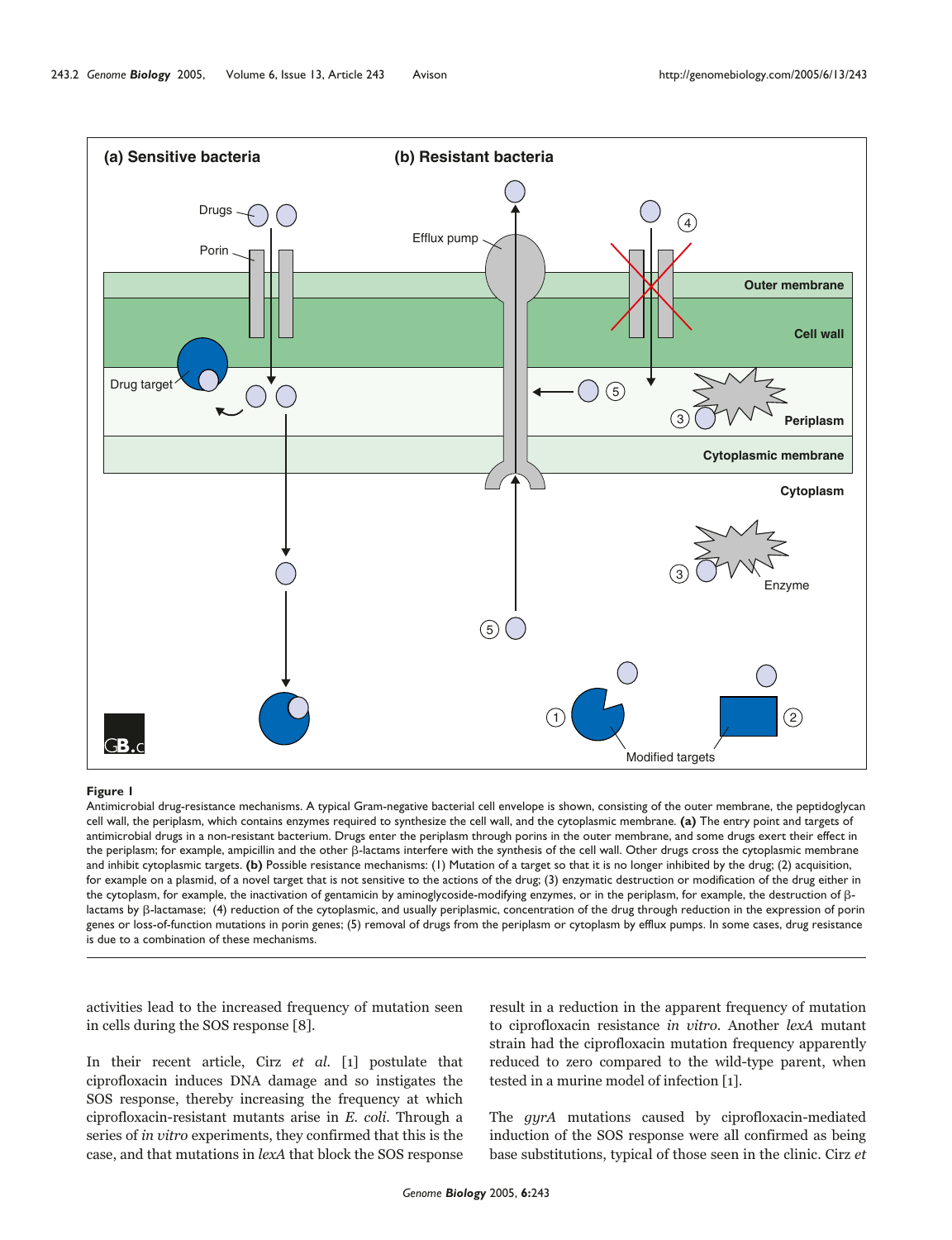al. [1] postulate, however, that ciprofloxacin also induces some other repair system, which causes small deletions, as some of the ciprofloxacin-resistant mutants had deletions of entire triplets in gyrA. Such mutants are not seen clinically, and it is highly likely that they come with an extreme fitness cost.

The authors found the same pattern of results when looking at the frequency of occurrence of rifampicin-resistant mutants caused by point mutations in the rpoB gene encoding the beta subunit of RNA polymerase. This is perhaps surprising, because rifampicin does not cause DNA damage, being an inhibitor of RNA polymerase. Several antibiotics are, however, known to cause metabolic stress and induce the SOS response without overtly causing DNA damage; these include for example, the  $\beta$ -lactams [9].

The work of Cirz et al. [1] at least opens up the possibility that inhibitors of the SOS response might represent drugs that reduce point mutation rates in bacteria, and so reduce the frequency with which drug-resistant mutations occur. But would this really be of benefit? Taking the example of quinolone resistance in E. coli, the answer is 'yes and no'. As well as target-site mutations, efflux pump and/or porin regulatory mutations can cause antimicrobial drug resistance [5], so mutation-busting drugs could be doubly helpful. On the other hand, mutations are not the only cause of resistance. For example, mobile genetic elements can cause quinolone resistance in two main ways. First, the insertion of mobile IS elements can derepress efflux-pump gene expression and disrupt porin genes [5]. Second, plasmid-mediated quinolone-resistance determinants are becoming increasingly common; these encode proteins that bind to the active sites of quinolone targets and occlude the drugs [10]. Indeed, there are no classes of antimicrobial drug for which point mutations are the sole reason for the development of resistance. So the best one can say is that mutation-busting drugs would reduce the development of resistance due to mutation. They would, however, do nothing to prevent the development of resistance due to mobile genetic elements. Furthermore, it is likely that by the time they have been developed, many of the mutations they are designed to stop will already have occurred.

## **Other approaches to solving the problem of antimicrobial drug resistance**

Other strategies for combating antimicrobial drug resistance fall into three main types. First, simply develop new drugs. The post-genomic era has led to the discovery of a whole host of essential genes in bacteria whose products might represent targets for novel antimicrobial drugs. But the exploitation of these targets is proving very difficult. More useful has been the adaptation of known drug scaffolds so that they overcome existing resistance mechanisms [11,12]. It is, however, unlikely that permeability-mediated resistance mechanisms

of Gram-negative bacteria will be overcome by these new drug variants, as these resistance mechanisms affect a broad spectrum of antibiotics [5]. The second approach is to stop using a particular drug and reintroduce it when resistance levels have fallen. This idea derives from the assumption that resistance mechanisms come with a fitness cost and that in the absence of selection, resistant strains will be out-competed by sensitive strains. Recent work has revealed, however, that most resistance mechanisms impose no significant fitness cost; indeed some may provide a fitness advantage [13,14], and this may explain why sulfonamide-resistance levels in E. coli did not fall in the UK even 10 years after the use of sulfonamides had been discontinued [15]. The third strategy is to learn more about the resistance mechanisms themselves. This area of research is focused on degradative enzymes and efflux pumps. The  $\beta$ -lactamase inhibitors already used clinically have been most successful but do not inhibit a large swathe of these enzymes, so more are required [16]; efflux-pump inhibitors exist but are not currently in a clinically useful form [17].

In conclusion, the problem of antimicrobial drug resistance is very real, and is set to get worse before it gets better. The more we learn about the responses of bacteria to antimicrobial challenge, and about the fundamental mechanisms of drug resistance in bacteria, the more likely we are to be able to develop strategies for reducing the burden of resistance. The availability of large amounts of complete bacterial genome sequence data, coupled with the development of post-genomic technologies aimed at comparing gene complements and gene-expression patterns in resistant and non-resistant bacteria (for example [18,19]), gives us an excellent platform to study resistance mechanisms. So, the dawn of the post-genomic era may help to delay a return to the pre-antibiotic era. Only time will tell.

### **Acknowledgements**

I thank the Biotechnology and Biological Research Council, the Medical Research Council, the Wellcome Trust, the British Society for Antimicrobial Chemotherapy and the Royal Society for funding.

#### **References**

- Cirz RT, Chin JK, Andes, DR, de Crecy-Lagard V, Craig WA, Romesberg FE: **Inhibition of mutation and combating the evolution of antibiotic resistance.** *PLoS Biol* 2005, **3:**e176.
- 2. Hawkey PM: **Mechanisms of quinolone action and microbial response.** *J Antimicrob Chemother* 2003, **51 Suppl 1:**29-35.
- 3. Huovinen P, Sundström L, Swedburg G, Sköld O: **Trimethoprim and sulfonamide resistance.** *Antimicrob Agents Chemother* 1995, **39:**279- 289.
- 4. Bradford PA: **Extended-spectrum beta-lactamases in the 21st century: characterization, epidemiology, and detection of this important resistance threat.** *Clin Microbiol Rev* 2001, **14:**933-951.
- 5. Poole K: **Efflux-mediated antimicrobial resistance.** *J Antimicrob Chemother* 2005, **56:**20-51.
- 6. Alekshun MN, Levy, SB: **The mar regulon: multiple resistance to antibiotics and other toxic chemicals.** *Trends Microbiol* 1999, **7:**410-413.
- 7. Riesenfeld C, Everett, M, Piddock LJV, Hall BG: **Adaptive mutations produce resistance to ciprofloxacin.** *Antimicrob Agents Chemother* 1997, **41:**2059-2060.